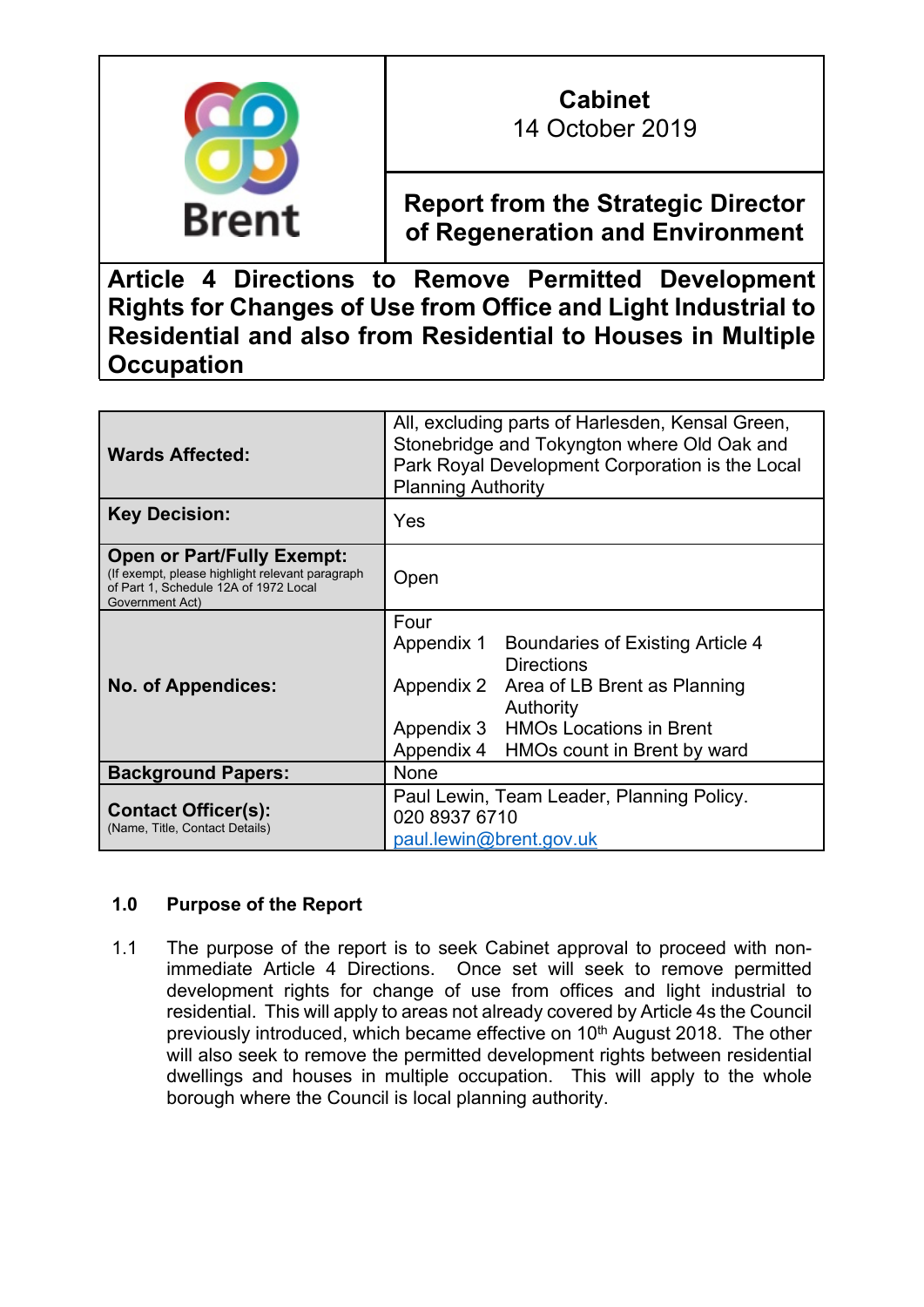### **2.0 Recommendations**

- 2.1 Cabinet approves the issuing of a non-immediate Article 4 Direction removing permitted development rights for change of use from Office (B1(a)) and Light Industrial (B1(c)) to residential (C3) for the remainder of the borough not covered by existing Article 4 Directions to remove these permitted development rights.
- 2.2 Cabinet approves the issuing of a non-immediate Article 4 Direction removing permitted development rights for change of use from Residential (C3) to Houses in Multiple Occupation (C4).
- 2.3 Cabinet delegate authority to the Strategic Director for Regeneration and Environment in association with the Cabinet Member for Regeneration, Property and Planning to consider consultation responses and the decision on whether to confirm the Article 4 Directions.

## **3.0 Detail**

#### **Background**

- 3.1 Not all development needs planning permission. Government more recently has sought to reduce occasions when planning permission is required. Historically this generally had been for changes of use and minor residential development. Different uses are categorised according to the Use Classes Order 1987 (as amended). Since 2010 there has been a more substantial amount of change to permitted development rights. Some potentially very significant developments no longer require planning permission. Government's intention currently appears to be for further changes to widen the scope of permitted development.
- 3.2 Since 6<sup>th</sup> April 2010 properties where between three and six people are living together in two or more households sharing basic amenities such as the kitchen and the bathroom have been categorised as use class C4. Since this date a change of use between residential dwelling houses use class C3 (a dwelling occupied by people living together as a single household) and C4 has been permitted development. Vice-versa is also permitted development.
- 3.3 In 2013 Government started to introduce increased flexibility in relation to changes of use to residential. One of these changes was the introduction of permitted development rights for office (use class B1(a)) as identified in the Use Classes Order 1987 (as amended) to C3. This was initially for a period of 3 years. Through amendments made in 2016 however, this is now permanent.
- 3.4 In 2016 light industrial (B1(c)) to residential dwelling houses (C3) was introduced to commence from 1<sup>st</sup> October 2017 also for a temporary period of 3 years. Government has not yet consulted on whether this temporary period will be extended.
- 3.5 The council as local planning authority does not need to be informed of the change of use between C3 and C4 and vice-versa. A prior approval process is required for office and light industrial to residential and is slightly different for each. For offices, it does not deal with the principle of the development but is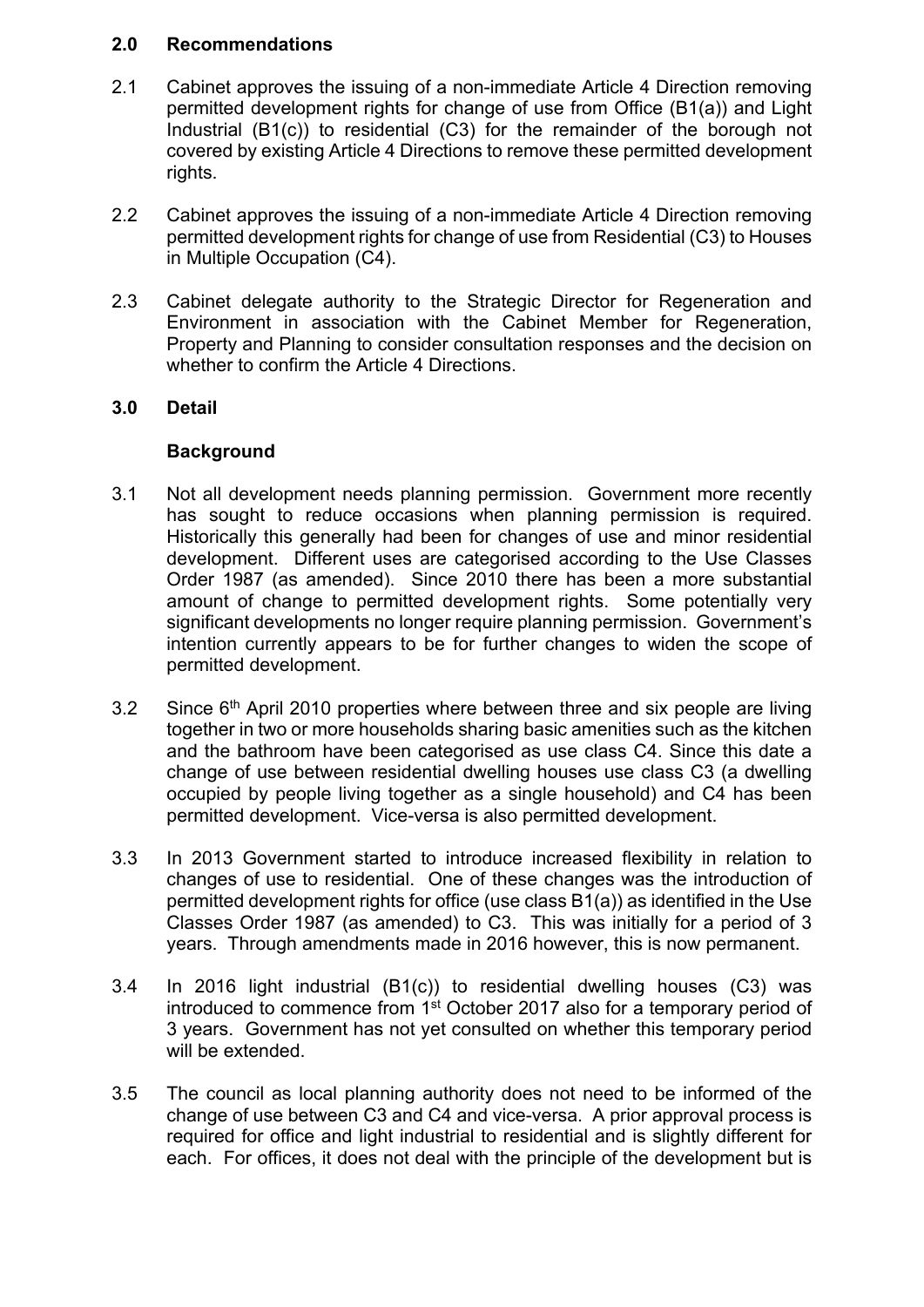limited to a few technical requirements, which most proposals can meet. This addresses:

- a) transport and highways impacts of the development;
- b) contamination risks on the site;
- c) flooding risks on the site; and
- d) the impacts of noise from commercial premises on the intended occupiers of the development.
- 3.6 For B1(c) the tests do pay greater attention to wider potential economic impacts. In addition to the above, prior approval is required if the change of use is likely to have an adverse impact on the sustainability of a wider employment area/industrial estate. The Council can refuse a prior approval where it considers the change of use would otherwise have an adverse impact on the functioning of wider strategic business locations. For individual properties not in employment/ industrial areas, refusal invariably is not possible in relation to this test.
- 3.7 More recently the lack of control on the quality of dwellings being created through prior approvals has been subject to extensive lobbying to Government. The former Secretary of State James Brokenshire MP stated his intention to initiate a review of office to residential. This was before a recent legal ruling highlighting a council's inability to refuse a prior approval of light industrial to residential where no windows would be provided for 5 of the new dwellings created. It is not clear if the review will include light industrial to residential and when these findings will be published.

# **Article 4 Directions**

- 3.8 Local Planning Authorities have the ability through Article 4 (1) of the General Permitted Development Order (GPDO) 2015 to remove permitted development rights. This is where they can justify that their inability to otherwise control development would have a significant impact on amenity, or prejudice their proper planning of an area. As a backstop the Secretary of State, who has to be notified on confirmation of an Article 4 direction, ultimately has the ability to intervene where they see fit. They can amend or remove an Article 4 direction proposed by a Local Planning Authority. Where the Secretary of State has intervened previously it has generally been where a local planning authority was proposing a blanket approach to coverage of their area.
- 3.9 Section 107 of the Town and Country Planning Act 1990 provides for property owners to claim compensation. This includes in certain circumstances where ordinarily planning permission is not required but then is subsequently refused. or conditions applied by the Local Planning Authority over and above those otherwise required. The compensation payable reflects the difference between development value in both scenarios and also additional costs associated with going through the planning process.
- 3.10 Regulations set out limitations placed on Local Planning Authorities on changes of use permitted by the GPDO. Compensation is not payable on any subsequent planning application decision after a period of 1 year following initial notification of an intention to adopt an Article 4 direction. This means that in order to avoid claims for compensation the majority of Article 4 directions issued by local planning authorities are non-immediate.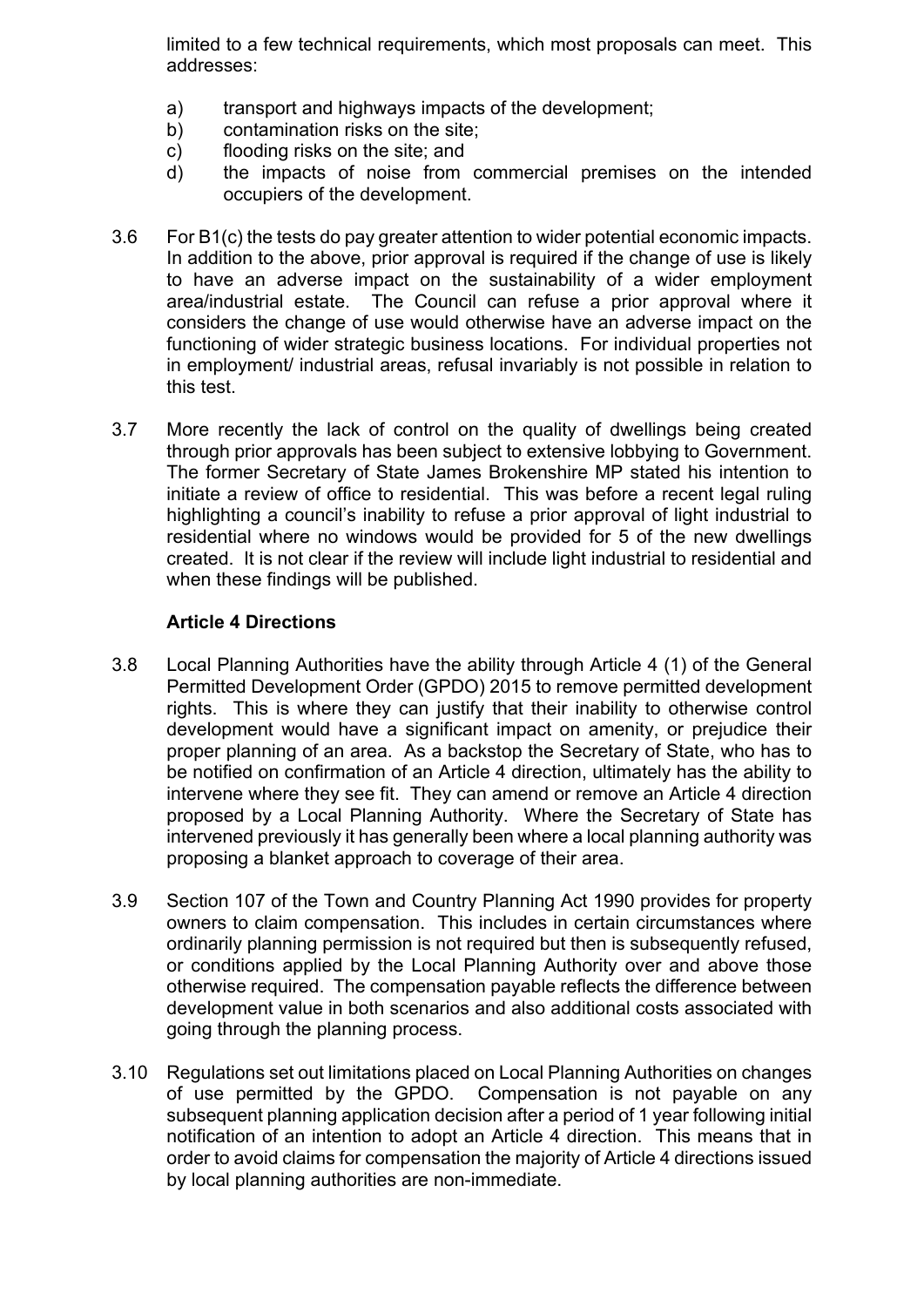- 3.11 Regulations set out the extent to which a Local Planning Authority has to consult on an Article 4 Direction. After it decides on its intention to adopt an Article 4 Direction, the Council has to consult for a minimum of 28 days with those likely to be affected and statutory consultees. In relation to the Article 4 directions being considered, public notices and some site notices across the borough, together with letters to those on the Local Plan consultation list will be used. Given the number of properties in the areas, it is not considered proportionate to serve an individual notice on each owner and occupier. Once it has considered the consultation responses the Council has a period of up to 2 years to confirm the Direction after its initial notification of intention to adopt.
- 3.12 In July 2017 Cabinet approved the implementation of two non-immediate Article 4 directions. These were to remove permitted development rights for office (B1(a)) in the Wembley Growth Area and office (B1(a)), light industrial (B1(c)) and storage and distribution warehousing (B8) in the Alperton Growth Area, and designated Strategic Industrial Locations and Locally Significant Industrial Sites. The boundaries of these Article 4 Directions are shown in Appendix 1. The significant loss of employment floorspace at that time was identified as prejudicing the proper planning of the borough with regards to its economic base. These Article 4 directions were confirmed and became effective from 11th August 2018.

#### **Consideration of an Article 4 for parts of the borough not currently subject to an Article 4 to remove change of use of office (B1(a)) and light industrial (B1(c)) to residential permitted development rights.**

- 3.13 The decision to limit Article 4 directions to the areas previously identified was essentially related to reducing the risk associated with the Secretary of State's potential response of not supporting a blanket borough wide designation. In the blanket scenario Government intervention could have resulted in the Article 4s not progressing in their entirety. Alternatively, they could have been significantly delayed whilst the boundaries were amended and re-consultation plus other processes associated with confirmation that would have otherwise been required.
- 3.14 As such the areas chosen were those where protection of the employment floorspace was prioritised in planning policy. The incremental incursion of residential development into what are essentially industrial estates was not only leading to loss of floorspace, inconsistent with London Plan and Local Plan policy, but also potentially impacting on the wider future performance of those locations to allow for businesses to meet their operational needs. In the case of Wembley Growth Area office, it was reducing the office stock in town centres, undermining vitality and viability, whilst pushing out existing businesses from premises that in some cases were fully let.
- 3.15 The essentially unfettered loss of office, light industrial and warehousing outside priority Growth Areas and designated protected industrial areas was undoubtedly impacting upon the economic capacity of the borough and had displaced active businesses, when the previous Article 4s were being considered by Cabinet. Nevertheless, at that time the Brent Local Plan allowed for a loss of non-designated employment land of approximately 11.5 hectares in the period to 2029. In 2017 there was still some capacity left within the 11.5 hectares for additional losses to occur.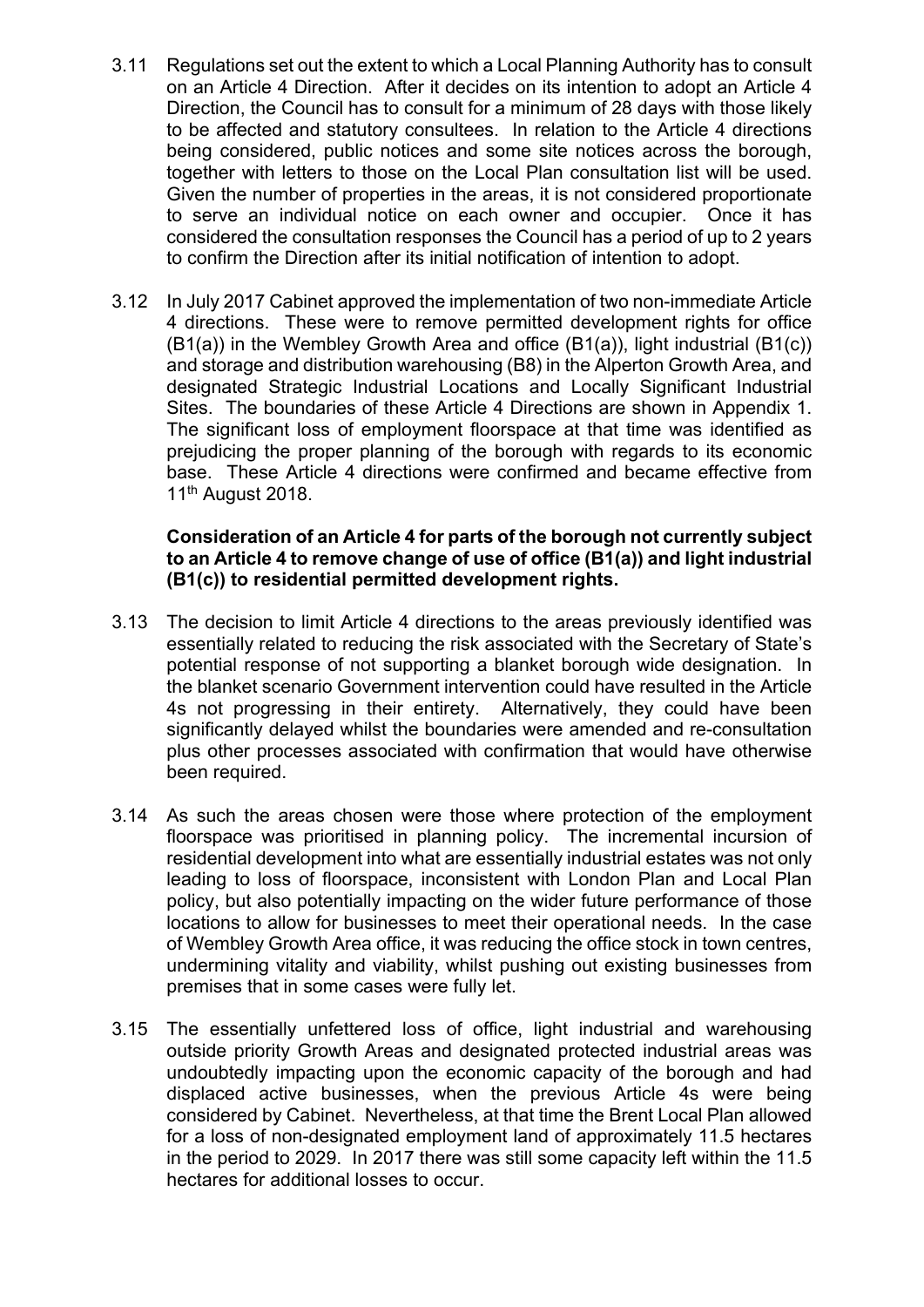- 3.16 Since the previous Cabinet decision to proceed with the Article 4 Directions for the selected areas there have been two significant changes. The first is that all the available capacity for release of employment land identified in Local Plan policy has now been passed. Any losses are now inconsistent with Local Plan aims to ensure the effective economic performance of the borough in relation to employment land supply. Policy DMP14 requires planning applications for non-employment uses associated on existing non-designated employment premises/ sites to be justified, seeking the maximum replacement employment possible on site including evidence of viability assessment. This requirement is by-passed through permitted development rights.
- 3.17 The second is that the draft London Plan now identifies Brent as a 'provide capacity' borough. This seeks the provision of a significant amount of additional business floorspace (according to the GLA equivalent to 43 hectares) in the period to 2041. The latest West London Employment Land Study 2019 identifies that in Brent 32% of the borough's business floorspace is in nondesignated locations. This is a significant proportion that currently is subject to potential unfettered change of use through permitted development rights.
- 3.18 Since the introduction of the permitted development rights, for the remainder of the borough not subject to Article 4 Directions, a total of 54,708 sq.m. of business floorspace has had prior approval to turn into residential floorspace. This has increased significantly in the last 3 years, with 45,956 sq.m. still either under construction or extant. The likelihood of achieving an additional 43 hectares as identified by the GLA will be very challenging, particularly if the council can only effect such change in designated employment areas. Any further loss outside designated areas due to permitted development will make the achievement of additional floorspace, or possibly even maintaining current levels across the borough, much more difficult to achieve. As such, there is the reasonable prospect that the existing remaining permitted development rights will prejudice the proper planning of the borough to meet Brent's and London's economic needs.

# **Conclusion**

- 3.19 It is recommended that Cabinet approve the extension of the Article 4 to remove change of use of office (B1(a)) and light industrial (B1(c)) to residential (C3) permitted development rights for the remainder of the borough where the Council is Local Planning Authority as shown in Appendix 2. This will be through a non-immediate Article 4. This means if confirmed it will come into effect a year after initial making of the order occurs. Whilst the rights for B1(c) are currently temporary until the 30<sup>th</sup> September 2020, logistically it makes sense for the Council to make the order cover both B1(a) and B1(c) as there will be almost no additional work or cost involved if done simultaneously. The order can be confirmed and if the temporary period for B1(c) is not extended then obviously it will have no impact. This will not impact on the existing Article 4s shown in Appendix 1.
- 3.20 The alternative is to wait until Government identifies its intentions. If this extends the temporary period, or makes it permanent then at this time an Article 4 could be taken forward. The disadvantage of this approach is that it will require additional resource (staff, printing, transportation and advertising costs) as a separate process will have to be undertaken. It will also mean that there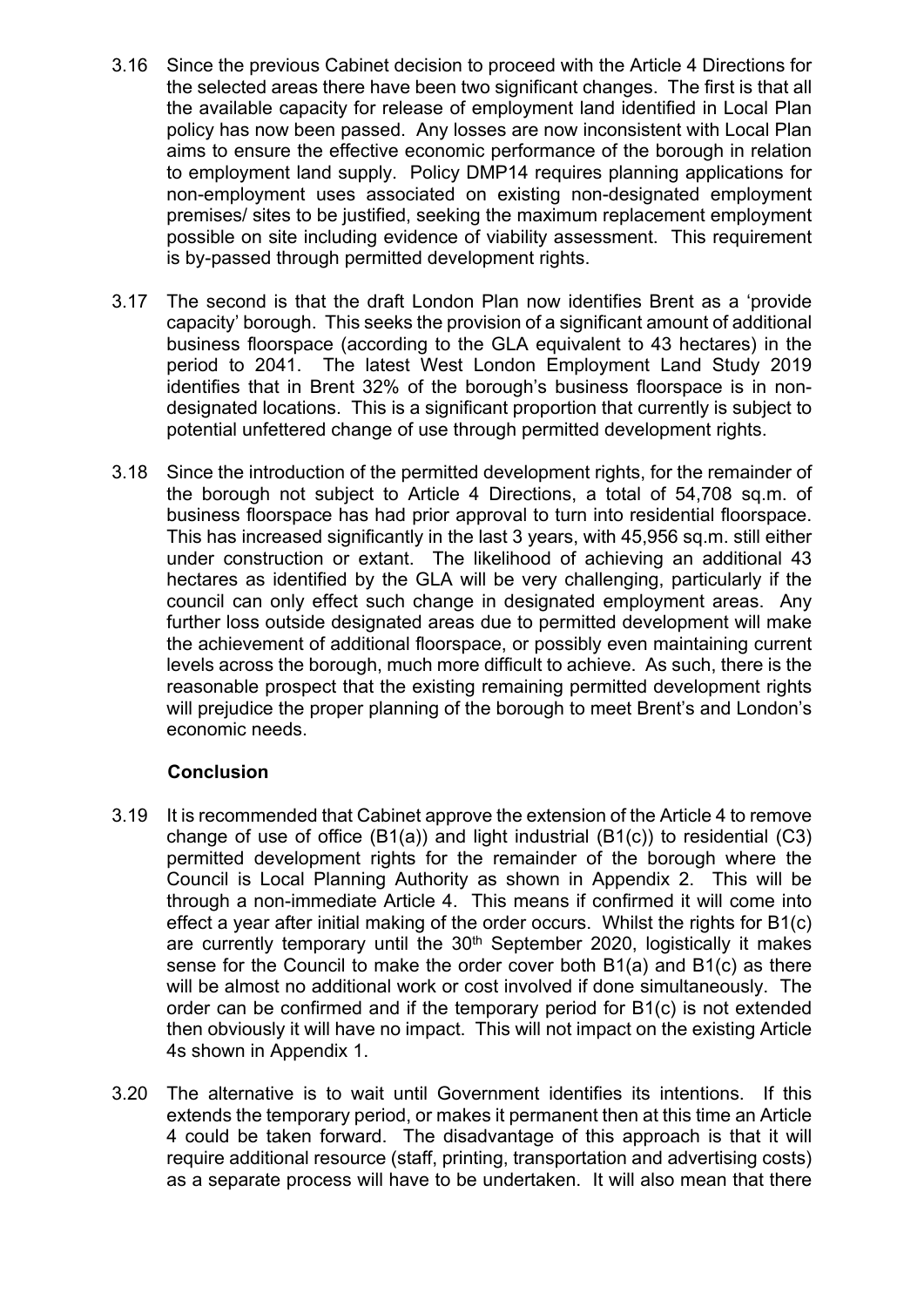will be a large delay (almost a year) compared to the B1(a) element in the Article 4 direction coming into effect. This is as, to reduce the risk of compensation payment, it would still be non-immediate.

#### **Consideration of an Article 4 to remove change of use of residential (C3) to houses in multiple occupation permitted development rights across the borough.**

3.21 The number of private rented dwellings in the Borough is estimated to be 44,916. Of these Houses in Multiple Occupation (HMOs) comprise approximately 16,984 properties. The remaining 27,932 properties are rented out as dwellings occupied by one household. Both forms of private rented homes are now estimated to account for 37% of the Borough's housing stock. The number of private sector rented dwellings grew by 72% between the censuses. Such rises have essentially been at the expense of owner occupation which is becoming increasingly unaffordable to many.

## **HMOs serving housing need**

- 3.22 Well maintained and managed HMOs undeniably can provide an important component of meeting housing need. This is predominantly for single people or couples. Indications are that needs for such accommodation will continue to rise, although probably at a much lower rate exhibited between the censuses. A factor that could increase needs is that Brent's younger population profile is impacted upon by housing benefit for under 35s being limited to that of a single room in a rented house. In addition, limitations in benefits for over 35s single person households against continuing increases in rent are likely to mean selfcontained dwellings will become more unaffordable for many.
- 3.23 Against this background, the Homelessness Reduction Act 2017 additionally placed an increased statutory duty on the Council to address the housing needs of residents who are or are likely to have the potential to become homeless. Given their affordability and prevalence, HMOs do and will provide a valuable source of accommodation to allow the Council to meet its existing statutory homelessness duties. Lack of supply will necessitate subsiding tenants for larger properties, or housing them in more temporary accommodation until a satisfactory solution can be found.

#### **HMOs potential adverse impacts**

- 3.24 Notwithstanding their importance in meeting housing needs, poor quality HMOs or an over-concentration of them have caused concern to local residents and Members and can have significant negative impacts. These include: transient populations; anti-social behaviour; noise and nuisance; and unmaintained properties and gardens from poor management leading to unsightly premises. This can impact the lives of their sometimes more vulnerable occupants and their surrounding neighbourhoods. Landlords due to incomes achieved are often better placed to acquire properties in terms of speed of transaction and price paid, thus through displacement undermine the ability of larger family households to meet their needs.
- 3.25 There are however mechanisms across a range of Council functions, including housing licensing, planning policy, planning enforcement, community safety and environmental health, along with actions of partners such as the police that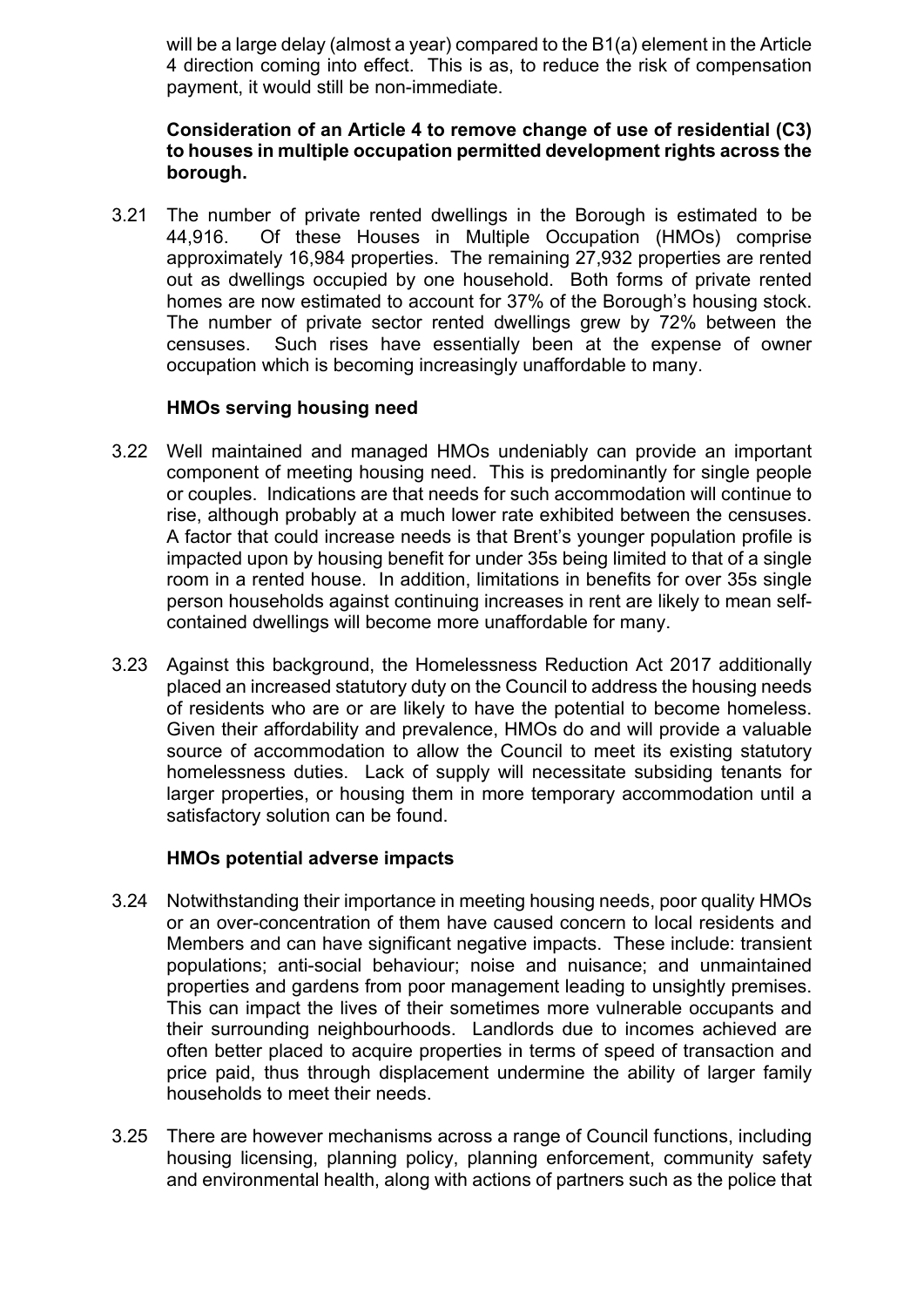allow controls to reduce the prospect of many of these potentially negative aspects.

## **Housing licensing powers**

- 3.26 Nationally, stronger licensing powers were introduced in 2018. Within the borough HMOs are now required to be licensed. The licence covers a number of matters including: number of occupants related to amenity and space standards, minimum bedroom size standards, terms of residents' occupation, prevention and dealing with resident anti-social behaviour, property maintenance including external appearance/ areas, dealing with waste storage, repairs, pest controls and appropriate compliance with licence requirements. Councils are able to use national minimum standards or apply even tougher requirements to address specific local needs. Not having a licence can run the risk of prosecution with an unlimited fine, with the landlord having to pay tenants up to 12 months' rent. Non-compliance with granted licence conditions can result in a criminal conviction and a possible unlimited fine. The additional licensing scheme currently comes to an end on 31st December 2019. Its recommended renewal is subject to another Cabinet decision on this agenda.
- 3.27 Take up of additional licensing is however relatively low for a number of reasons. Principally it is likely to be lack of awareness of the need to have a licence both from tenants and landlords. In a minority of cases it is probably likely that landlords although aware of the need for licensing are seeking to evade the process. Across the borough 3241 HMOs are licensed (Jan 19) which is around 20% of the estimated number. This has increased by over 3000 since January 2015. The spatial distribution of individual licensed HMOs can be seen in Appendix 3 and the number in each ward in Appendix 4. In the eight wards where the Council has more recently introduced selective licensing, additional licensing of HMOs has increased. This is as a result of tenants and landlords becoming aware that any private rented property in one of these wards require a selective licence and as a result these properties being identified as HMOs. 1886 or 58% of the licensed HMOs are in the 8 selective licensing wards.

#### **Planning enforcement powers**

- 3.28 A considerable number of planning enforcement complaints, and therefore of the team's workload, relate to HMOs. As planning permission is not required for a small HMO, the team's main focus is whether a change of use has taken place from a dwelling house to a HMO (planning permission not required) or to multiple self-contained flats (planning permission required). The latter are mainly carried out in the landlord's view, under permitted development rights thinking they are HMOs. In reality these function as self-contained dwellings and therefore should have required planning permission and comply with normal planning policies including space standards. An Article 4 Direction which would require planning permission would remove any uncertainty that planning permission is required and ensure that planning space standards are met.
- 3.29 In relation to a HMO Article 4 Direction there is a risk that one covering a whole borough may be viewed unfavourably by the Secretary of State. Having said this, the risk is probably low as the Secretary of State appears less willing to intervene in relation to HMO Article 4 Directions, than others. Barnet confirmed a borough wide one in 2016, Croydon has made a borough wide one in January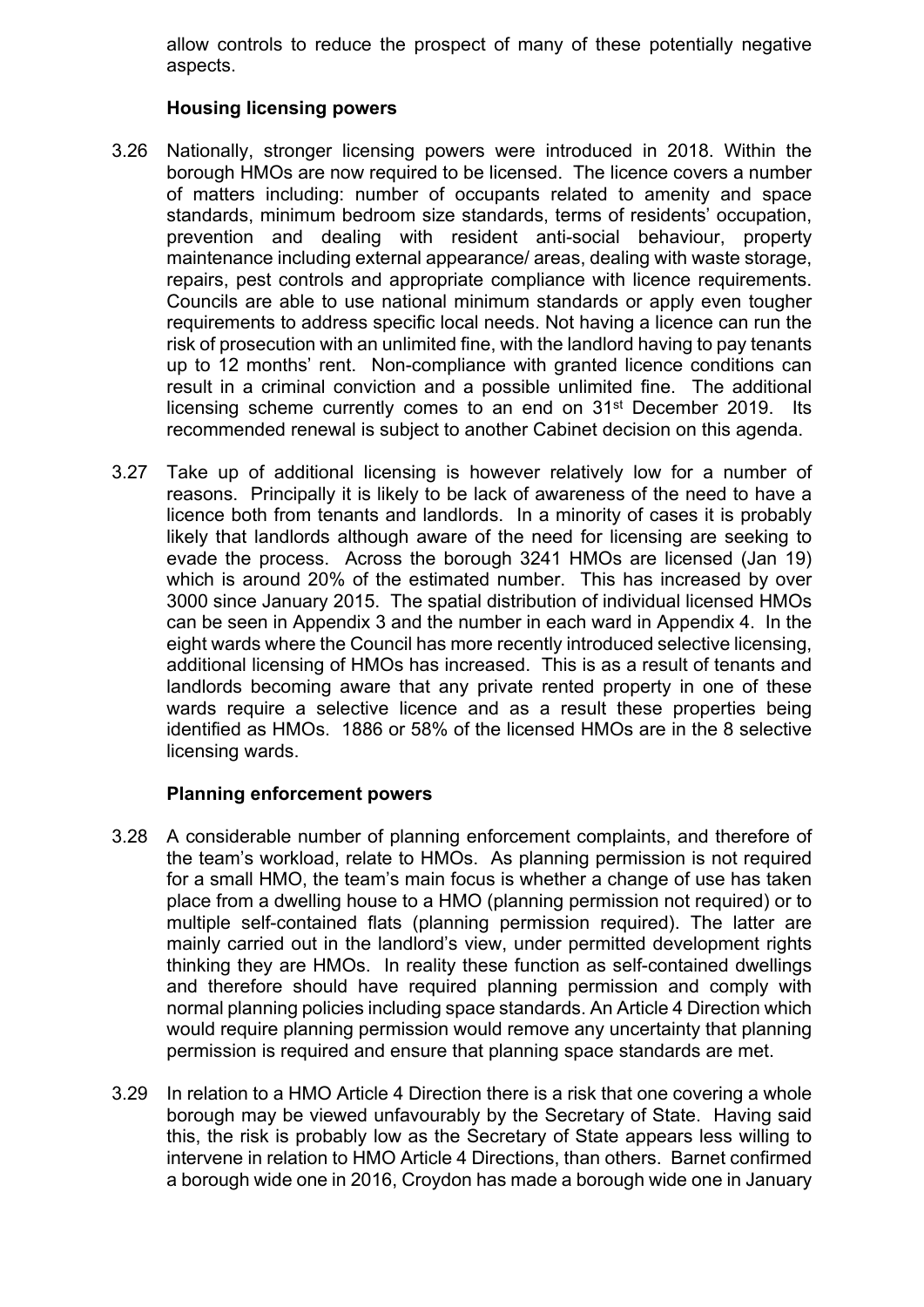2019. 15 of 33 London Boroughs now have full or partial Article 4 Directions requiring planning permission for HMOs.

3.30 Should the Council seek to adopt an Article 4 Direction, planning applications for the change of use would need to be determined in accordance with planning policy. Taking account of the potential for an Article 4 to come into effect, the current draft Local Plan includes a policy that places a clear empirical measure as to what it regards as over-concentration (greater than 4 out of 11 properties – equivalent to 37%). If it gets through the Examination process and is adopted by the Council, this will provide a strong policy limit to justify refusal should an application breach the limit.

## **What are the advantages and disadvantages of undertaking the Article 4 Direction for Change of Use from Residential to HMO?**

3.31 An Article 4 Direction is just one of many tools at the Council's disposal to address HMO-related issues, in addition to housing licensing, planning enforcement, community safety and environmental health. Addressing the poorer aspects of HMOs requires a joined up approach from a range of services in the Council and potentially also external organisations, such as the police. Article 4 Directions can have a role in supporting improvements for tenants and neighbourhoods, albeit perhaps the controls might be more limited than might be perceived by the general public. Below sets out the pros and cons for taking forward an Article 4 Direction restricting the change of use from dwelling houses to HMOs.

#### Reasons for making an Article 4 Direction

- a) In the absence of an Article 4 Direction, there is no planning control over standards. The quality of some of the conversions, whether lawful or not, is extremely low. Some areas clearly have significant concentrations, or the potential for this to occur against a background of increased demand. Planning applications would allow assessment against relevant National and Local policies addressing issues such as overconcentration, control of parking, provision of sufficient space for waste, etc. Licensing standards do apply, however, regardless of whether planning permission is needed.
- b) HMOs reduce the stock of family homes without planning's ability to consider the impact on mixed and balanced communities. Brent's Strategic Housing Market Assessment identifies a significant need for 3 bed or larger properties (65% of new homes needed). New draft London Plan policies seek to preclude the Council from setting a borough minimum family housing (3+ bed) target. Current policy of a 25% requirement ensures that some family homes are built, whilst due to profitability developers in the majority of cases prefer to build nearly all 1 and 2 bedroom properties. With the policy in place, currently only around 24% of new homes are 3+ bed (many homes are delivered on sites of less than 10 dwellings where the policy does not apply) there will be a significant shortfall between supply and needs for Brent residents.
- c) The Planning Enforcement Team spends a lot of resources investigating and enforcing against conversions. It is anticipated that an Article 4 Direction would reduce the number of enforcement investigations for flat type HMO conversions.
- d) Anecdotal evidence from other London Boroughs with Article 4 Directions is that it has had an impact on reducing the number of conversions (lawful and unauthorised).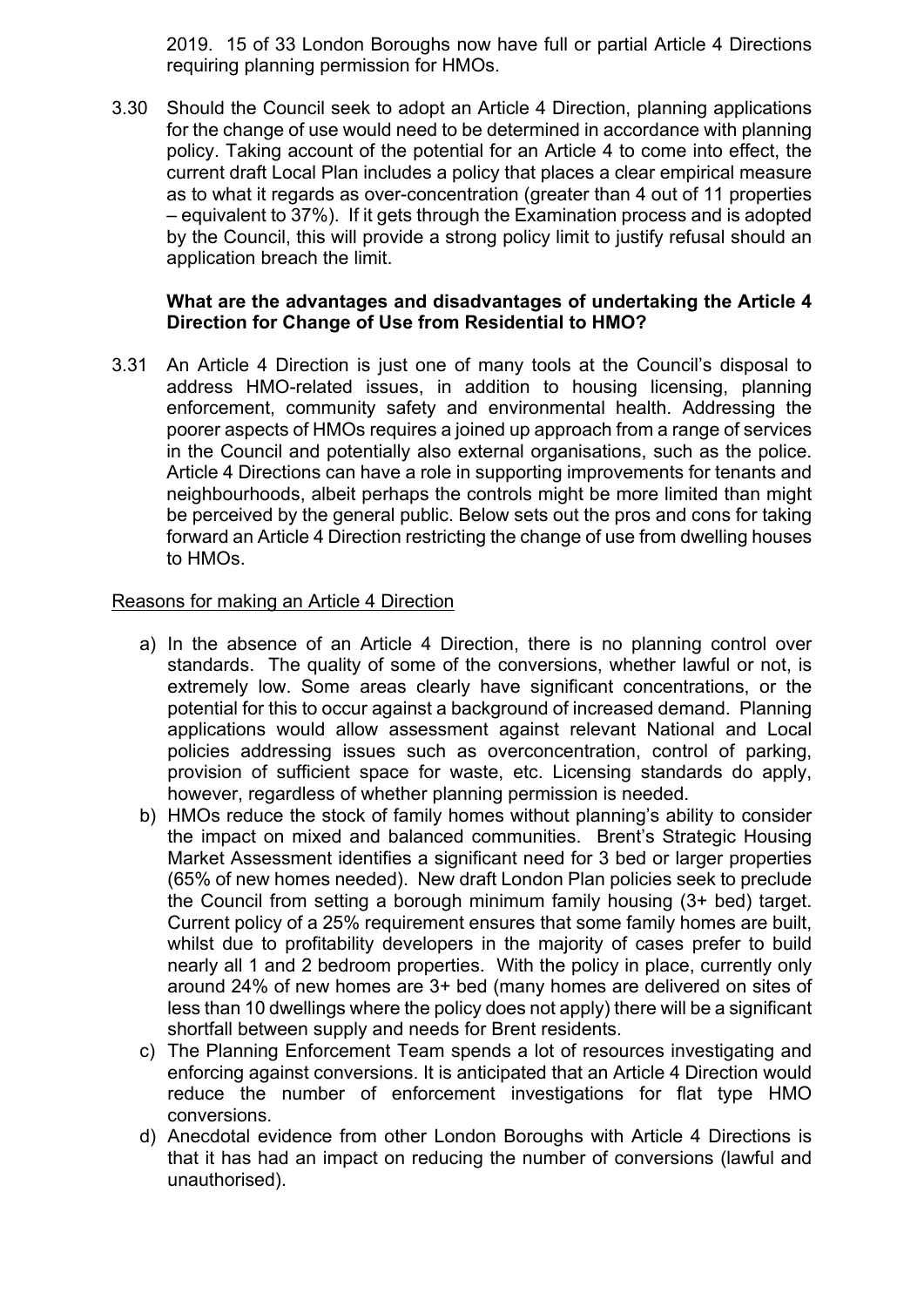- e) Communities that benefit from Article 4s are very supportive of their implementation.
- f) To date no HMO Article 4 (some up to 9 years old) has been revoked by a local authority that has implemented it.
- g) On the basis of evidence of implemented Article 4s the Welsh Assembly decided to require planning permission for all HMO development.
- h) Notwithstanding the HMO licensing system, there are still many low quality conversions coming forward.
- i) Planning enforcement notices are a significant deterrent to poor landlords, as they are registered on local searches thus potentially affecting landlord's ability to raise finance.
- j) The need for planning permission can trigger an alert for HMO licensing.

Reasons for not making an Article 4 Direction:

- a) This type of accommodation meets a need in the market for low cost private rented sector housing, additional 'red tape' of requiring planning permission may put off investment in new stock thereby reducing the rate of increase in supply to meet needs.
- b) 'False' self-contained HMO conversion of self-contained rooms has mostly ceased – as the rules/regulations around Landlord and Tenant Act and Housing Benefit has meant it is far less attractive to landlords
- c) HMO Licensing (needed for more than 3 occupants anywhere in Brent) can consider room sizes and standards and its impacts, reducing rogue landlords likely to pursue poor HMO solutions. Licensing can also address issues such as anti-social behaviour, noise and nuisance, and unmaintained properties and gardens from poor management leading to unsightly premises.
- d) It may impact on the Council's ability to house some of the people on the waiting list or those in temporary accommodation, as a significant proportion are placed in these types of properties, potentially increasing costs where the Council has had success in reducing very expensive temporary accommodation budgets.
- e) An Article 4 Direction will generate planning applications which will require resources to determine. Many landlords may also seek to clarify that their existing HMO premises which benefitted from permitted development rights are lawful, through a Lawful Development Certificate. Administration of both processes will in most cases cost more than the fee received. It is difficult to give a precise estimate of the number of planning applications, but based on previous trends of estimated additional HMOs operating per year, around 240 per year seems reasonable. There could initially be a significant number of existing licensed HMOs seeking Lawful Development Certificates, as well as on-going ones associated with new HMO license applications.
- f) In terms of an assessment of a planning application, until licensed premises are in the majority, it could be hard to identify what is genuinely a HMO in adjacent properties when using a threshold figure set out in the draft Local Plan policy;
- g) Article 4 Direction would not apply retrospectively to existing properties which have already converted to a HMO. The size of the private rented sector and in particular the number of HMOs in Brent already will mean that an Article 4 Direction will only have a limited effect. Those already converted will still need significant levels of resources to undertake enforcement by both Housing and Planning (if less than 4 years old and potentially regarded as an unauthorised self-contained dwellings' conversion) on that current stock.
- h) Where planning permission would be refused, Planning Inspectors will consider the threshold policy but will also focus on potential harm in comparison to a dwelling occupied by an extended family and as such significant harm of an individual HMO is difficult to quantify/ prove.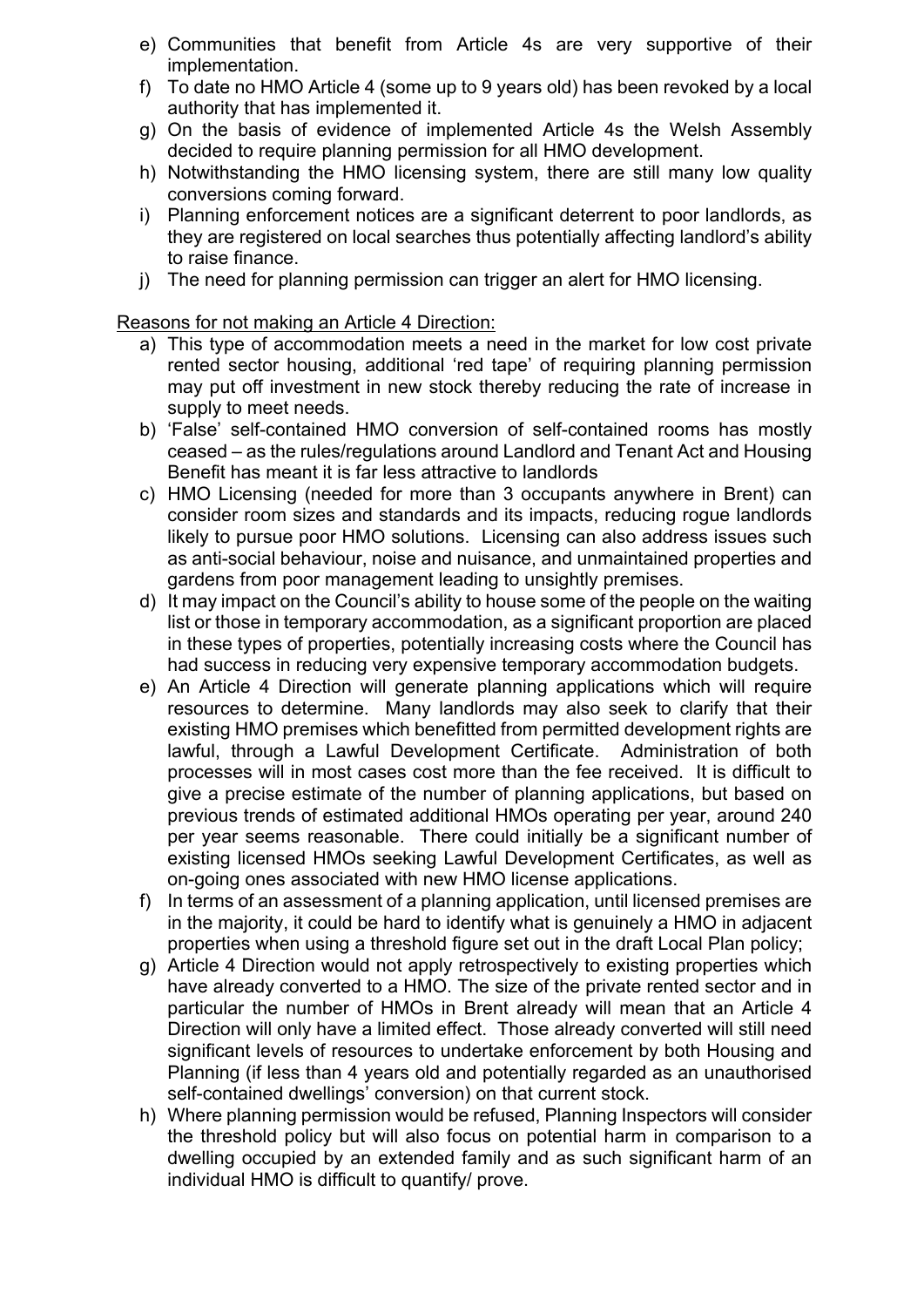- i) The majority of HMOs are still unlicensed, despite the threat of substantial penalties for non-compliance, so many unscrupulous landlords may not be more willing to comply with the regulatory requirement to obtain planning permission either, regardless of an Article 4 Direction.
- j) An area-specific Article 4 Direction could have the unintended consequence of encouraging HMOs outside of the restricted area, leading to further concentrations more widely across the Borough.
- k) A non-immediate Article 4 Direction could have the unintended consequence of encouraging a rush of HMOs in the 1-year grace period before it takes effect.

## **Conclusion**

- 3.32 On balance it is considered that an Article 4 direction should be pursued. The current lack of control for change of use from residential to HMOs is and will continue to have significant impact on amenity of neighbourhoods and individual neighbouring residents. This is particularly the case where it results in poorer quality accommodation that does not adequately address its occupants' needs or results in an over-concentration of this type of accommodation. It is also likely to prejudice the proper planning of Brent in respect of providing mixed and balanced communities and retaining/ providing sufficient numbers of homes for family needs. The market is not substantively addressing family needs in new developments.
- 3.33 Clearly HMOs provide for a significant variety of housing needs. As such in moving forward the emerging policy in the Local Plan strikes a balance which still allows for new HMOs, whilst limiting their concentration to just under 40% of any area. This will better protect the amenity of existing neighbourhoods. The draft Brent policy also seeks to ensure that HMOs are guided towards places that have better access to public transport and local facilities, as well as ensuring the standard of accommodation is acceptable with suitable management practices in place.
- 3.34 The HMO Licensing proposal also on this Cabinet agenda if approved will also apply to the entire borough. HMO powers under the Housing Act are different to those found under the Town and Country Planning Act. For example, licensing powers would not be able to address potential over-concentration of HMOs, whilst planning policy can, and planning would not deal with ensuring the proper management, use and occupation of the house concerned, and its condition and contents, whilst licensing can. The HMO Licensing and HMO Article 4 Direction proposals will assist in a complementary and co-ordinated approach between the Housing and Planning functions in regulating HMOs in the borough, for which clear policies will be developed.
- 3.35 As such it is recommended that Cabinet approve taking forward a borough wide non-immediate Article 4 direction to remove the permitted development rights of the change of use of residential (C3) to houses in multiple occupation (C4). The area that this will cover is shown in Appendix 2.

# **Change of Use from HMO (C4) to residential (C3)**

3.36 Change of use from HMO (C4) to residential (C3) is also permitted development. Whilst considering the recommendation to take forward an Article 4 for removing C3 to C4 permitted development rights, it is prudent to also review the issue of C4 to C3.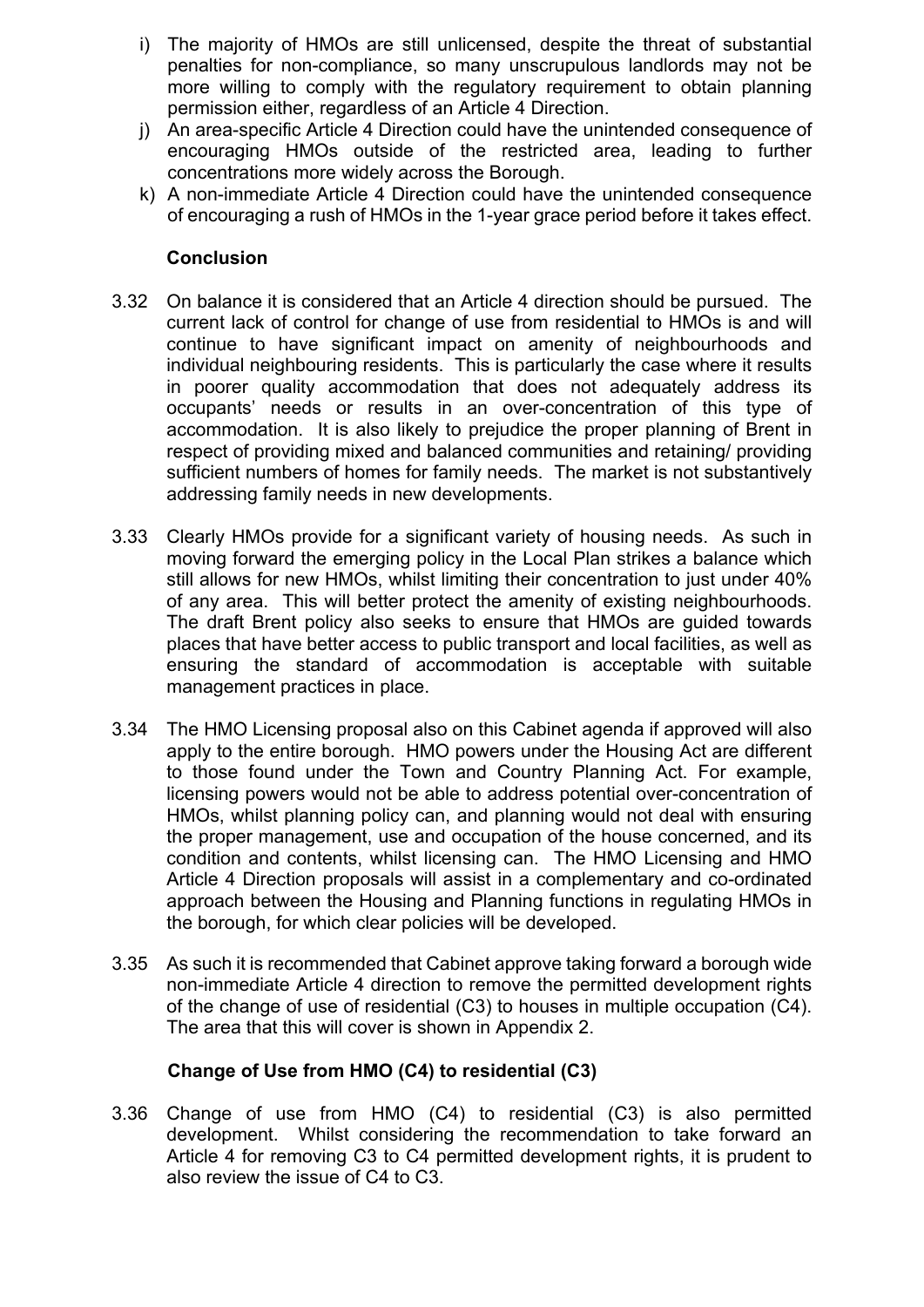3.37 As identified HMOs meet a housing need. The large scale loss of HMOs has the potential to undermine the ability of housing needs to be met in the borough. The Local Plan has a policy that seeks to protect against the loss of this type of housing where the need exists for the accommodation. In some inner London boroughs the value of family homes (usually for the very wealthy) is at such a premium that it exceeds the values of HMO accommodation and can lead to its displacement. Evidence indicates that this is not the case within Brent and there is no significant threat to C4 accommodation supply from the permitted development right currently. If this changes then the situation can be reviewed. Nevertheless, currently it is considered that there is no justification for removing this permitted development right.

# **Confirmation of the Article 4 Directions.**

3.38 The process of adopting a non-immediate Article 4 Direction is set out in paragraph 3.11. To reduce Cabinet's workload it is proposed that Cabinet delegate consideration of the consultation responses and the decision on whether to confirm the Article 4 directions to the Director of Regeneration and Environment in association with the Cabinet Member for Regeneration, Property and Planning.

# **4.0 Financial Implications**

- 4.1 The Town and Country Planning (Fees for Applications, Deemed Applications, Requests and Site Visits) (England) (Amendment) Regulations 2017 from 17th January 2018 allowed for the charging of fees for planning application resulting from permitted development rights being removed through an Article 4 direction. For B1(a) and B1(c) to residential the majority of planning applications will generate fees that cover the cost of their processing. For changes of use of C3 to C4 the fee is currently unlikely to cover the cost of determining the planning application. The impact of this however needs to be weighed up against the cost of planning enforcement investigating complaints raised in relation to changes of use from residential to HMOs. It is considered that the impact on the planning service as a whole could be cost-neutral.
- 4.2 The cost of the implementation of the Article 4 directions will be met from existing planning budgets. Costs will be relatively low, limited to notices in the local press and production of site notices which will have to be displayed in the area affected, plus some minor printing for consultation materials to be placed in libraries.

# **5.0 Legal Implications**

5.1 The process for Article 4 Directions is set out in Schedule 3 of the General Permitted Development Order 2015. The process for taking forward the Article 4 which will be consistent with the regulations.

# **6.0 Equality Implications**

6.1 The Equality Act 2010 introduced a new public sector equality duty under section 149. It covers the following nine protected characteristics: age, disability, gender reassignment, marriage and civil partnership, pregnancy and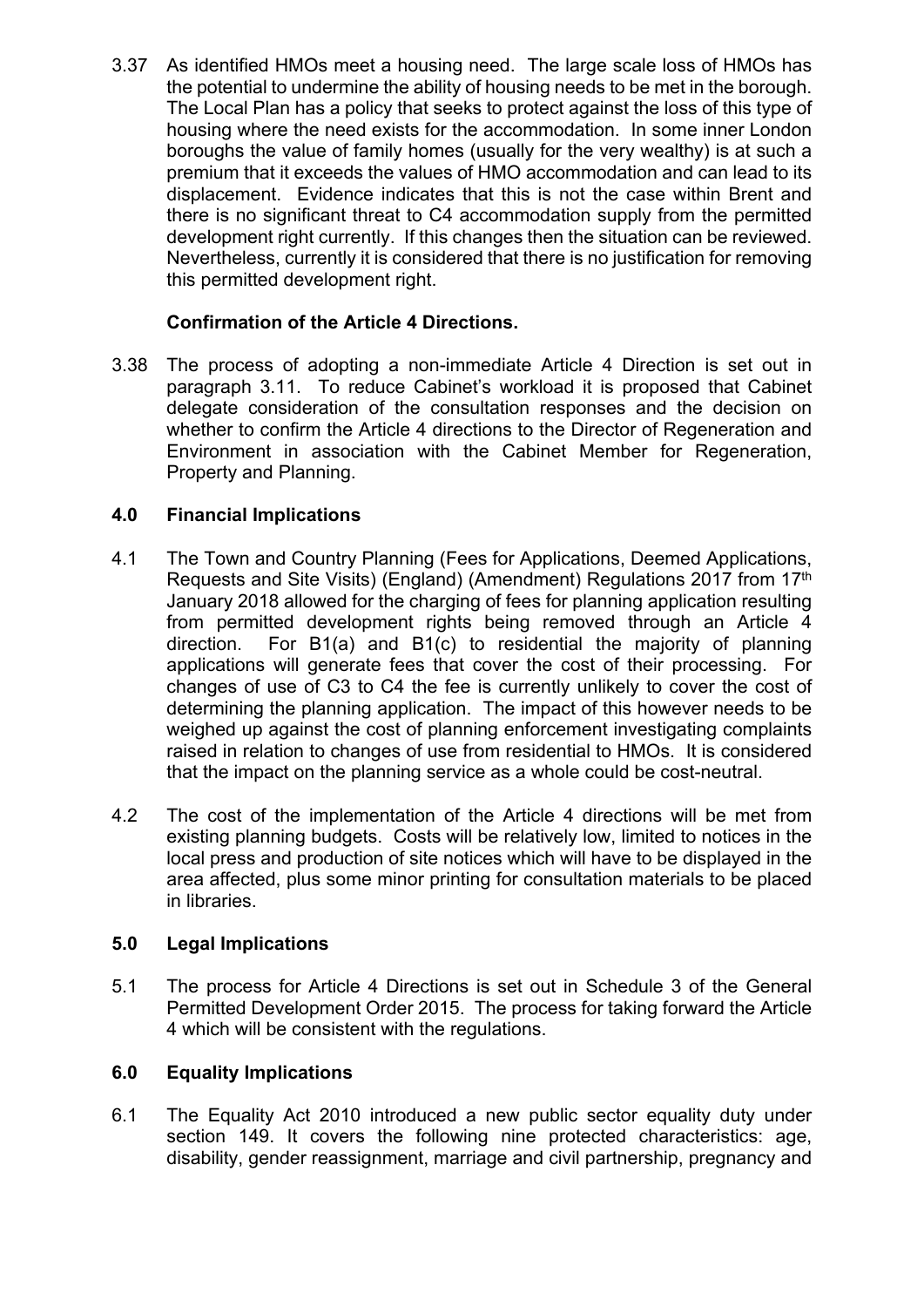maternity, race, religion or belief, sex and sexual orientation. The Council must, in exercising its functions, have "due regard" to the need to:

- 1. Eliminate unlawful discrimination, harassment and victimisation and other conduct prohibited by the Act.
- 2. Advance equality of opportunity between people who share a protected characteristic and those who do not.
- 3. Foster good relations between people who share a protected characteristic and those who do not.
- 6.2 The removal of permitted development rights for B1(a) and B1(c) will allow the Council to properly assess whether any proposed loss of employment space is acceptable. The protection of employment space allows for the potential for local jobs which will assist Brent residents, who have a higher representation from black and minority ethnic groups, in lower paid jobs and are therefore less likely to be able to travel to find work.
- 6.3 Whilst it might reduce the amount of housing that comes forward from this source, the majority of the housing that is delivered is low cost (albeit much is let to people on benefits). It is occupied disproportionately by the economically disadvantaged including the young and black and minority ethnic groups. These groups are adversely affected due to the dwellings in most cases being of inferior quality through not meeting London Plan space and mobility standards or many other policy requirements associated with residential development (such as limiting single aspect dwellings, enhanced energy performance, minimum amenity space standards, play space standards, provision of recognised affordable housing tenures, etc.).
- 6.4 For the removal of permitted development rights to C4 HMOs, the results are mixed. Again, due to their lower cost HMOs are more likely to be occupied by the economically disadvantaged which proportionately are more likely to comprise the young and black and minority ethnic groups. As such a reduction in the number of HMOs coming forward might adversely impact on these groups in meeting some of their housing needs. In some cases, this will mean that they remain in temporary accommodation. Realistically however it is considered that supply numbers are unlikely to be significantly adversely affected in the medium term as landlords will seek to provide HMOs in a policy compliant manner in locations which avoid an over-concentration.
- 6.5 In the longer term supply could be restricted by policy if the 37% threshold is met across the borough. This could adversely affect the protected characteristics identified. On the other hand, the need for planning permission will provide extra scrutiny of HMO accommodation and will raise its quality. which should improve the standard of accommodation provided for the protected characteristics identified.
- 6.6 The threshold will in time limit the loss of family accommodation. This will be a positive for black and minority ethnic groups in meeting their needs as these groups comprise the majority of Brent households and have larger average household sizes for which larger accommodation is required.

#### **7.0 Consultation with Ward Members and Stakeholders**